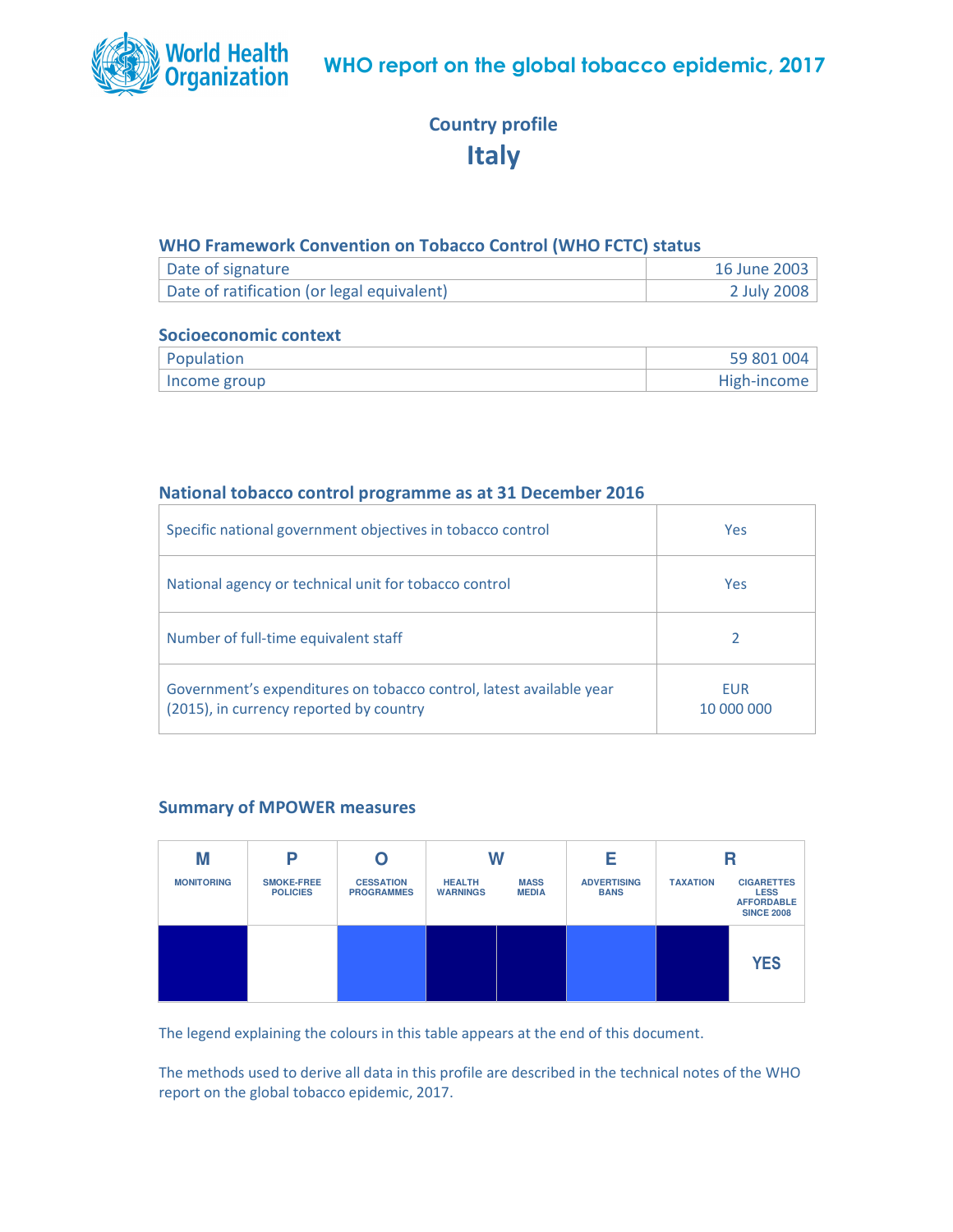Country Profile: Italy

# <sup>S</sup><sup>8</sup> Monitor tobacco use and<br>prevention policies

### Prevalence of tobacco use

#### Tobacco use data from the latest survey results as at 31 December 2016

|                             |                                        | <b>Youth tobacco use</b> | <b>Adult tobacco smoking</b> |              | <b>Adult cigarette smoking</b> |              |
|-----------------------------|----------------------------------------|--------------------------|------------------------------|--------------|--------------------------------|--------------|
| <b>Prevalence</b><br>$(\%)$ | <b>Current</b><br>cigarette<br>smoking | $\cdots$                 | <b>Current</b>               | <b>Daily</b> | <b>Current</b>                 | <b>Daily</b> |
| Male                        | 20.6                                   | $\cdots$                 | 24.8                         | 22.8         | $\sim$ $\sim$ $\sim$           | $\cdots$     |
| Female                      | 26.3                                   | $\cdots$                 | 15.1                         | 14.9         | $\cdots$                       | $\cdots$     |
| <b>Total</b>                | 23.4                                   | $\cdots$                 | 19.8                         | 19.7         | $\cdots$                       | $\cdots$     |

Youth: Global Youth Tobacco Survey, 2014; National, ages 13-15

Adult: ISTAT: Multiscope Survey "Aspects of Daily Life", 2015; National, ages 15+

### Smokeless tobacco use data from the latest survey results as at 31 December 2016

|                          | <b>Youth smokeless use</b> | Adult smokeless use |
|--------------------------|----------------------------|---------------------|
| <b>Prevalence</b><br>(%) | $\cdots$                   | $\cdots$            |
| Male                     | $\cdots$                   | $\cdots$            |
| Female                   | $\cdots$                   | $\cdots$            |
| <b>Total</b>             | .                          | .                   |

Youth: No known data on smokeless use among youth

Adult: No known data on smokeless use among adults

WHO age-standardized estimated prevalence of smoking among those aged 15 years or more: Year 2015

These rates are modelled using all national survey data published since 1990 to estimate the underlying prevalence trends by sex, then applying age-standardization to allow comparison with other countries. They do not necessarily resemble country data from 2015. See the report for further details.

|                       | <b>Any smoked tobacco</b> |              | <b>Cigarettes</b> |              |
|-----------------------|---------------------------|--------------|-------------------|--------------|
| <b>Prevalence (%)</b> | <b>Current</b>            | <b>Daily</b> | <b>Current</b>    | <b>Daily</b> |
| Male                  | 28.1                      | 23.7         | 27.3              | 22.6         |
| Female                | 19.8                      | 16.2         | 19.4              | 16.0         |
| <b>Both sexes</b>     | 23.8                      | 19.8         | 23.2              | 19.2         |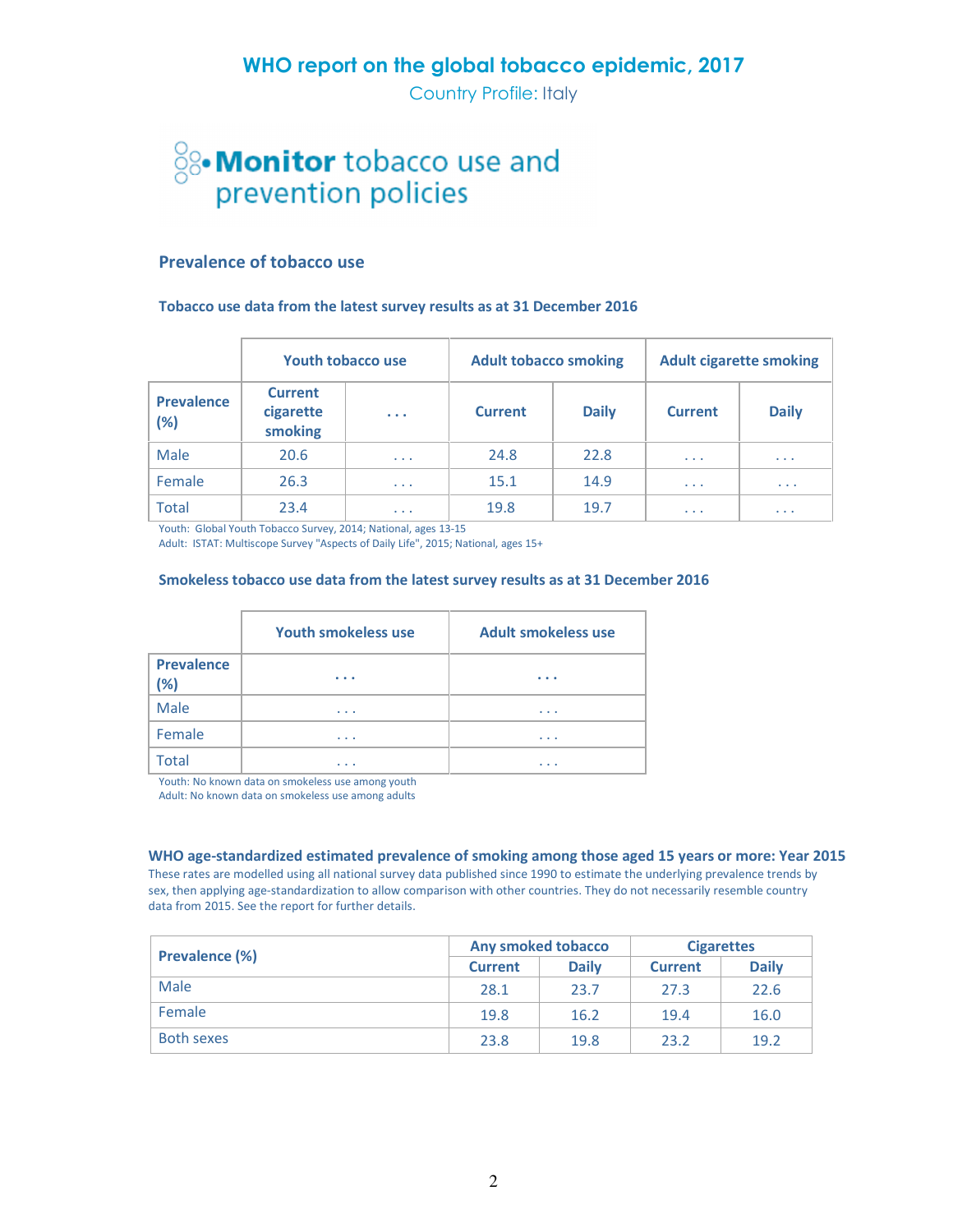Country Profile: Italy

# 8: Protect people from tobacco smoke

### Smoke-free environments

|                                                                      | 2016                | Compliance<br>2016 § |
|----------------------------------------------------------------------|---------------------|----------------------|
| Complete* smoke-free laws exist in the following places:             |                     |                      |
| <b>Health-care facilities</b>                                        | $\bigstar$          |                      |
| <b>Educational facilities except universities</b>                    | $\color{red} \star$ |                      |
| <b>Universities</b>                                                  | $\color{red} \star$ |                      |
| <b>Government facilities</b>                                         | $\bigstar$          |                      |
| Indoor offices and workplaces                                        | $\star$             |                      |
| <b>Restaurants</b>                                                   | $\color{red} \star$ |                      |
| Cafés, pubs and bars                                                 | $\bigstar$          |                      |
| <b>Public transport</b>                                              | $\bigstar$          |                      |
| All other public places                                              | $\color{red} \star$ |                      |
| Compliance score §                                                   |                     |                      |
| National law requires fines for smoking                              |                     |                      |
| Fines levied on the establishment                                    |                     |                      |
| Fines levied on the smoker                                           |                     |                      |
| <b>Funds dedicated for enforcement</b>                               | <b>No</b>           |                      |
| Complaint system that requires an investigation after a<br>complaint | Yes                 |                      |

\*"Complete" is used in this report to mean that smoking is not permitted, with no exemptions allowed, except in residences and indoor places that serve as equivalents to long-term residential facilities, such as prisons and long-term health and social care facilities such as psychiatric units and nursing homes. Ventilation and any form of designated smoking rooms and/or areas do not protect from the harms of second-hand tobacco smoke, and the only laws that provide protection are those that result in the complete absence of smoking in all public places.

 Designated smoking rooms (DSRs) are permitted under the law and all technical requirements are mandated. § A score of 0—10. Scores of 8 and above will be described in the report as high compliance, scores of 5 to 7 as medium compliance and scores below 5 as low compliance.

## Subnational laws on smoke-free environments

Subnational laws exist. Please refer to the report.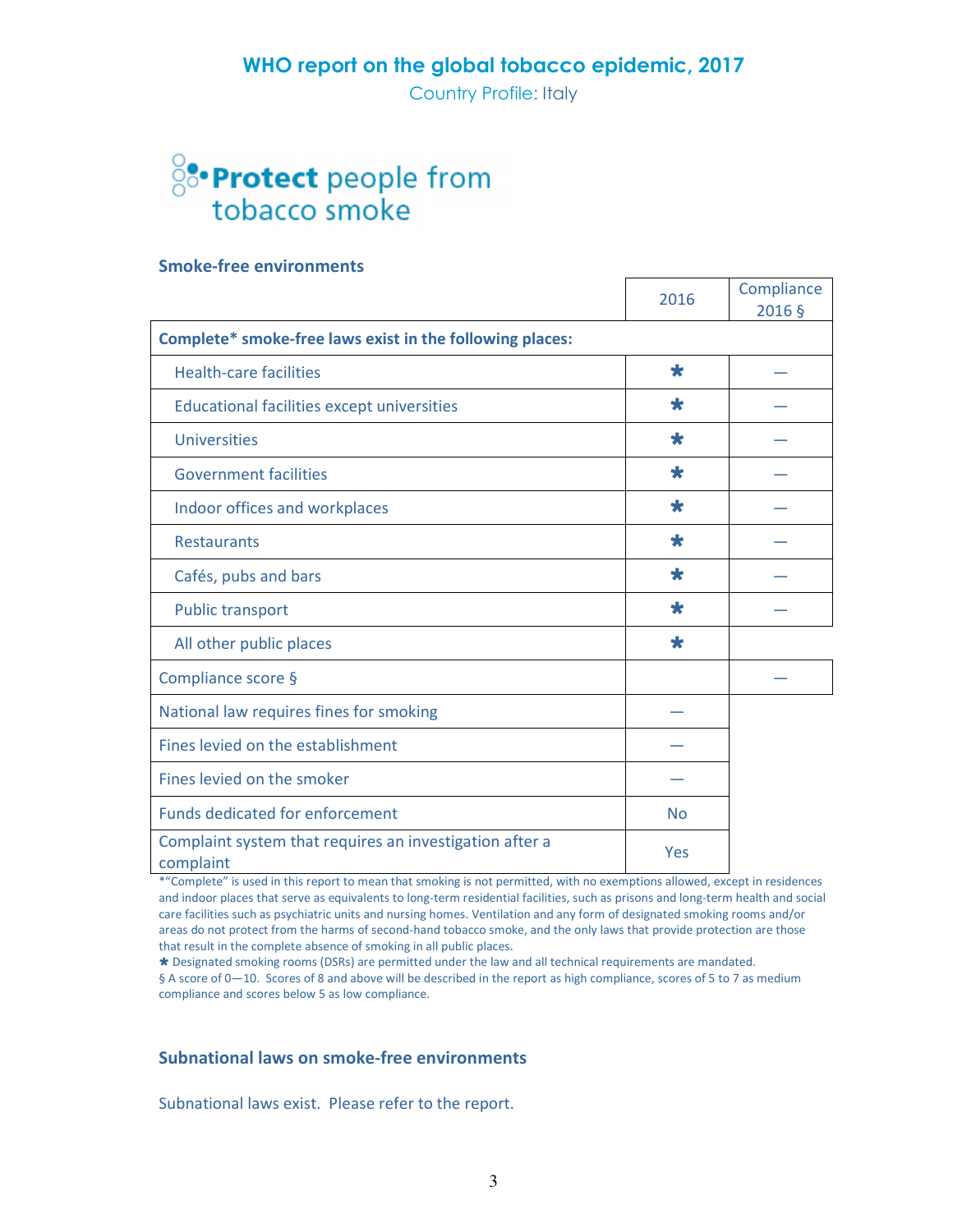Country Profile: Italy

# <sup>8</sup>: Offer help to quit<br>tobacco use

## Treatment of tobacco dependence as at 31 December 2016

These data are sourced from the COP report, where one was submitted by the country.

+ These data are partially sourced from the COP report, where one was submitted by the country.

Where no data are available, the table shows "...". Where data were not required, the table shows "-".

|                                                 |                                                                                                                | 2016                                       |
|-------------------------------------------------|----------------------------------------------------------------------------------------------------------------|--------------------------------------------|
|                                                 | Is there a toll-free telephone quit line/help line with a live person available to                             | <b>Yes</b>                                 |
| discuss cessation with callers in Italy?        |                                                                                                                | Yes                                        |
|                                                 | Is this product legally sold in the country? $\triangleleft$                                                   |                                            |
| Nicotine replacement<br>therapy (NRT, e.g.,     | Where and how can this product be legally purchased in<br>your country?                                        | In a pharmacy<br>without a<br>prescription |
| patch, gum, lozenge,<br>spray or inhaler)       | Does the national/federal health insurance or the<br>national health service cover the cost of this product? + | <b>No</b>                                  |
|                                                 | Is any NRT on the country's essential drugs list?                                                              | N <sub>o</sub>                             |
|                                                 | Is this product legally sold in your country? +                                                                | <b>Yes</b>                                 |
| Bupropion (e.g.,<br>Zyban, Wellbutrin)          | Where and how can this product be legally purchased in<br>your country?                                        | In a pharmacy<br>with a<br>prescription    |
|                                                 | Does the national/federal health insurance or the<br>national health service cover the cost of this product? + | <b>No</b>                                  |
|                                                 | Is this product legally sold in your country? +                                                                | <b>Yes</b>                                 |
| Varenicline                                     | Where and how can this product be legally purchased in<br>your country?                                        | In a pharmacy<br>with a<br>prescription    |
|                                                 | Does the national/federal health insurance or the<br>national health service cover the cost of this product? + | <b>No</b>                                  |
|                                                 | Health clinics or other primary care facilities +                                                              | Yes in some                                |
| Is smoking cessation                            | Hospitals +                                                                                                    | Yes in some                                |
| support available in<br>the following places in | Office of a health professional +                                                                              | Yes in some                                |
| your country?                                   | In the community                                                                                               | Yes in some                                |
|                                                 | Other $+$                                                                                                      | Yes in some                                |
| Does the                                        | Health clinics or other primary care facilities +                                                              | Partially                                  |
| national/federal                                | Hospitals +                                                                                                    | Partially                                  |
| health insurance or<br>the national health      | Office of a health professional ◆                                                                              | No                                         |
| service cover the cost                          | In the community                                                                                               | <b>No</b>                                  |
| of this support?                                | Other $+$                                                                                                      | Partially                                  |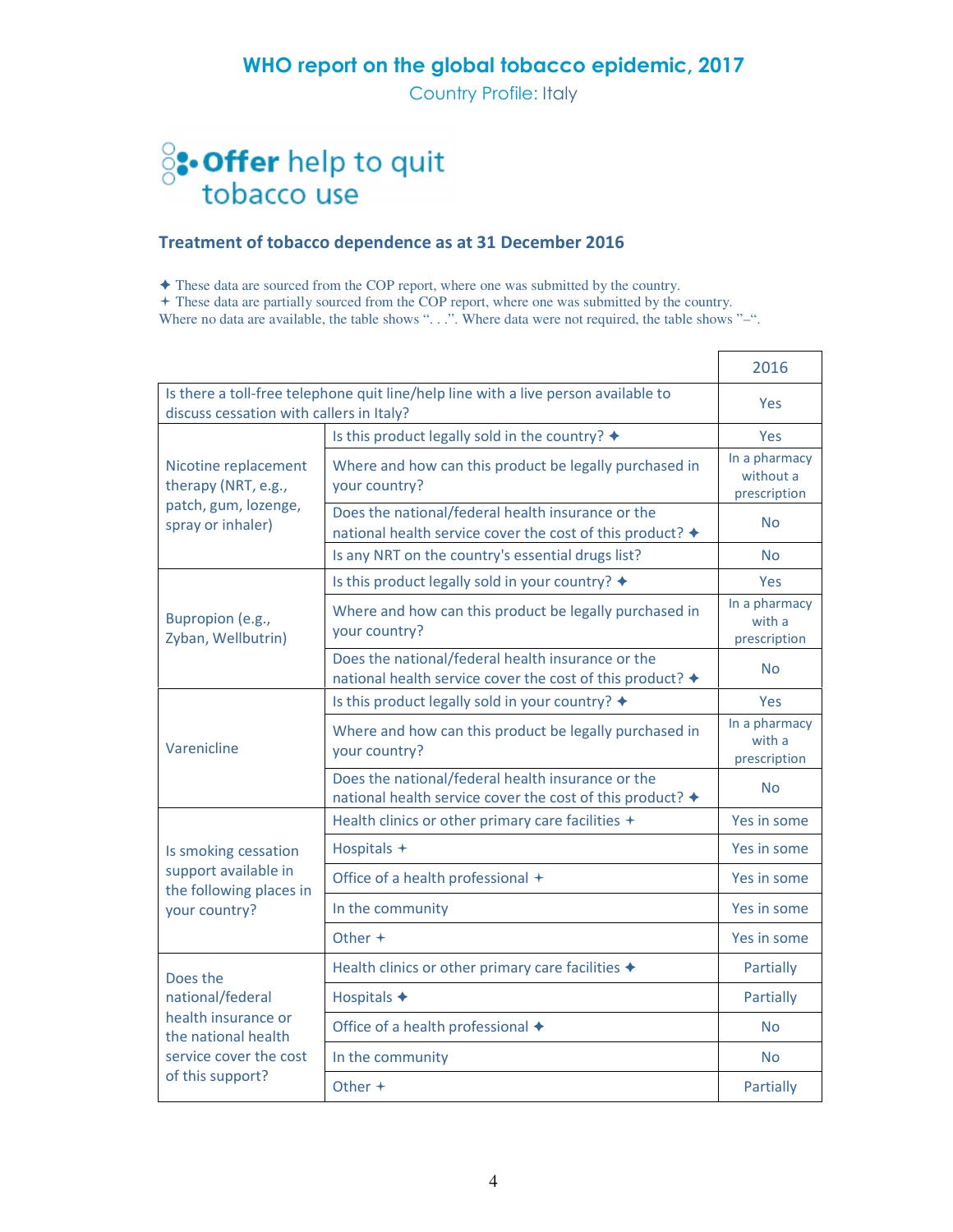Country Profile: Italy

# **S: Warn** about the<br>dangers of tobacco

## Health warnings on tobacco packages

|                                                                                                                                                          |                  | 2016                       |                      |
|----------------------------------------------------------------------------------------------------------------------------------------------------------|------------------|----------------------------|----------------------|
|                                                                                                                                                          | Cigarettes       | smoked<br>tobacco<br>Other | Smokeless<br>tobacco |
| Does the law mandate that health warnings appear on tobacco<br>packages?                                                                                 | <b>Yes</b>       | <b>Yes</b>                 | Yes <sup>1</sup>     |
| What percentage of the principal display areas of the package is<br>legally mandated to be covered by health warnings? FRONT AND<br><b>REAR COMBINED</b> | 65               | $65^2$                     | 30                   |
| What percentage of the principal display areas of the FRONT of the<br>package is legally mandated to be covered by health warnings?                      | 65               | $65^3$                     | 30                   |
| What percentage of the principal display areas of the REAR of the<br>package is legally mandated to be covered by health warnings?                       | 65               | $65^4$                     | 30                   |
| Does the law mandate that the warning be placed at the top of the<br>principle display areas of the package?                                             | Yes <sup>5</sup> | Yes <sup>5</sup>           | <b>No</b>            |
| Does the law mandate font style, font size and colour for package<br>warnings?                                                                           | Yes              | <b>Yes</b>                 | Yes                  |
| Are the health warnings rotating on packages?                                                                                                            | <b>Yes</b>       | Yes                        | <b>No</b>            |
| Are the health warnings on packages written in the principal<br>language(s) of the country?                                                              | <b>Yes</b>       | Yes                        | <b>Yes</b>           |
| Does the law require that health warnings on packages are not<br>obscured in any way, including by required markings such as tax<br>stamps?              | Yes              | Yes                        | Yes                  |
| Do the health warnings on packages include a photograph or graphic?                                                                                      | <b>Yes</b>       | Yes <sup>6</sup>           | <b>No</b>            |
| Do health warnings appear on each package and any outside<br>packaging and labelling used in the retail sale?                                            | Yes              | Yes                        | Yes                  |
| Does the law on health warnings apply to products whether<br>manufactured domestically, imported, AND for duty-free sale?                                | <b>Yes</b>       | Yes                        | <b>Yes</b>           |
| Does the law state that warnings on packages do not remove or<br>diminish the liability of the tobacco industry?                                         | <b>No</b>        | <b>No</b>                  | <b>No</b>            |
| Do health warnings on packages describe the harmful effects of<br>tobacco use on health?                                                                 | Yes              | <b>Yes</b>                 | Yes                  |
| Does the law mandate specific health warnings on packages?                                                                                               | <b>Yes</b>       | Yes                        | <b>Yes</b>           |
| How many specific health warnings are approved by the law?                                                                                               | 15 <sup>5</sup>  | 15 <sup>5</sup>            | $\mathbf{1}$         |

<sup>1</sup> Except for oral tobacco which is banned (note that the definition of oral tobacco excludes chewing tobacco).

 $2^{2}$  For roll-your-own and waterpipe tobacco only. The law requires 35% for other smoked tobacco.

 $3$  For roll-your-own and waterpipe tobacco only. The law requires 30% for other smoked tobacco.

 $4$  For roll-your-own and waterpipe tobacco only. The law requires 40% for other smoked tobacco.

<sup>5</sup> Provision adopted but not implemented by 31 December 2016.

6 For roll-your-own and waterpipe tobacco only. No such requirement for other smoked tobacco.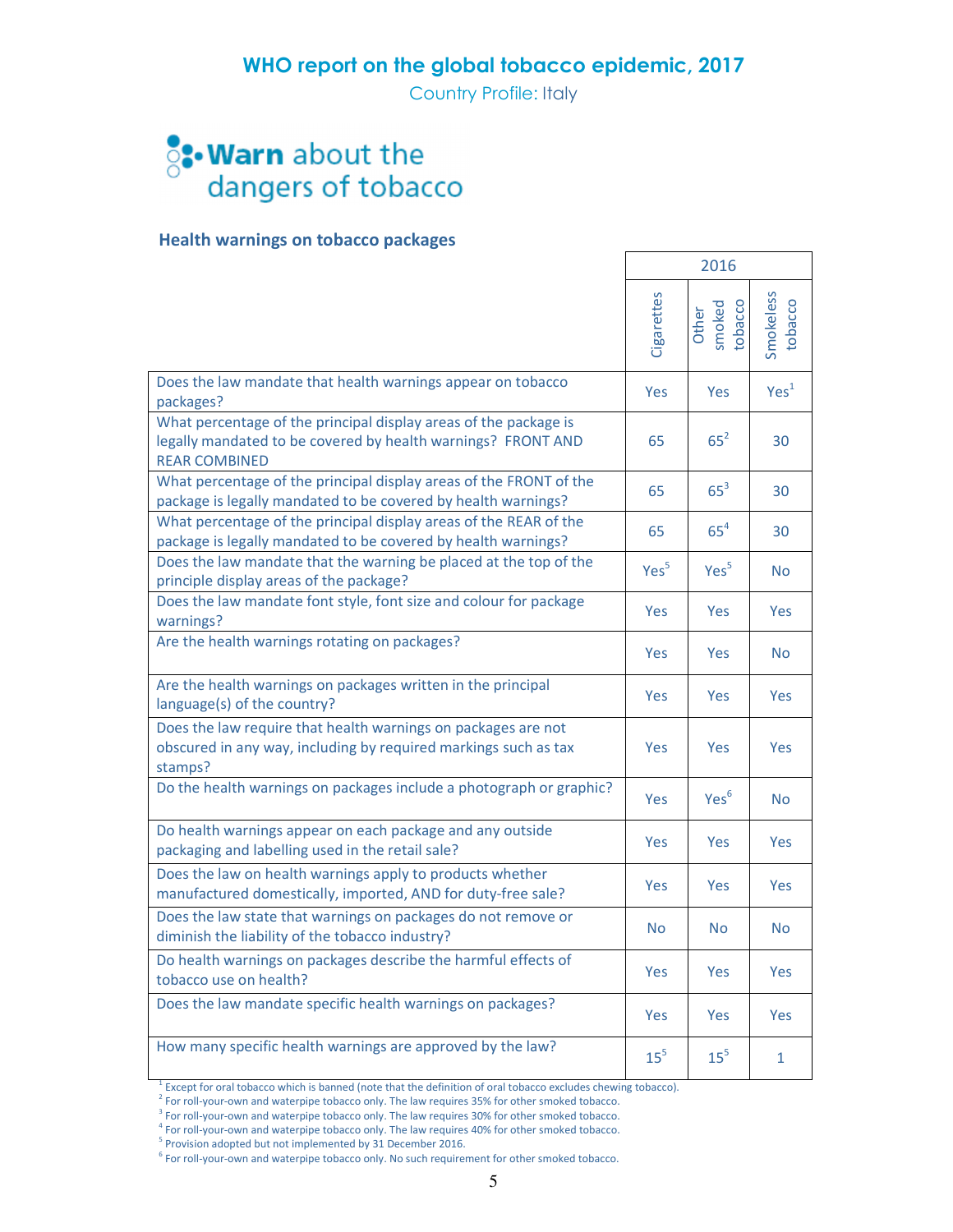Country Profile: Italy

# Health warnings on tobacco packages (continued)

|                                                                                                                                                                                                                                      |                  | 2016                       |                      |
|--------------------------------------------------------------------------------------------------------------------------------------------------------------------------------------------------------------------------------------|------------------|----------------------------|----------------------|
|                                                                                                                                                                                                                                      | Cigarettes       | smoked<br>tobacco<br>Other | Smokeless<br>tobacco |
| Does the law require or establish fines for violations regarding health<br>warnings on packages?                                                                                                                                     | Yes              | Yes                        | Yes                  |
| Are there any laws requiring that tobacco packaging and labelling do<br>not use misleading terms which imply the product is less harmful than<br>other similar products, such as "low tar", "light", "ultra-light", or<br>"mild"?    | Yes              | Yes                        | Yes                  |
| Are there any laws requiring that tobacco packaging and labelling do<br>not use figurative or other signs, including colours or numbers, as<br>substitutes for prohibited misleading terms and descriptors?                          | <b>Yes</b>       | Yes                        | Yes                  |
| Are there any laws requiring that tobacco packaging and labelling do<br>not use descriptors depicting flavours?                                                                                                                      | Yes <sup>1</sup> | Yes <sup>1</sup>           | Yes <sup>1</sup>     |
| Does the law ban the display of quantitative information on emission<br>yields (such as tar, nicotine and carbon monoxide) on tobacco<br>packaging, including when used as part of a brand name or<br>trademark?                     | Yes <sup>1</sup> | Yes <sup>1</sup>           | Yes <sup>1</sup>     |
| Does the law mandate the display of qualitative information on<br>relevant constituents and emissions of tobacco products on tobacco<br>packaging?                                                                                   | <b>Yes</b>       | Yes <sup>2</sup>           | <b>No</b>            |
| Does the law mandate that this information is displayed on one or<br>more of the principal display areas (front, rear) of the package?                                                                                               | <b>No</b>        | <b>No</b>                  |                      |
| Does the law prevent the display of expiry dates on tobacco<br>packaging?                                                                                                                                                            | <b>No</b>        | <b>No</b>                  | <b>No</b>            |
| Is it mandatory for the quit line number to appear on packaging or<br>labelling?                                                                                                                                                     | <b>Yes</b>       | Yes                        | <b>No</b>            |
| Does the law mandate plain packaging (ie. prohibit the use of logos,<br>colours, brand images or promotional information on packaging other<br>than brand names and product names displayed in a standard colour<br>and font style)? | <b>No</b>        | <b>No</b>                  | <b>No</b>            |

 $1$ Provision adopted but not implemented by 31 December 2016.

 $2^{2}$  For roll-your-own and waterpipe tobacco only. No such requirement for other smoked tobacco.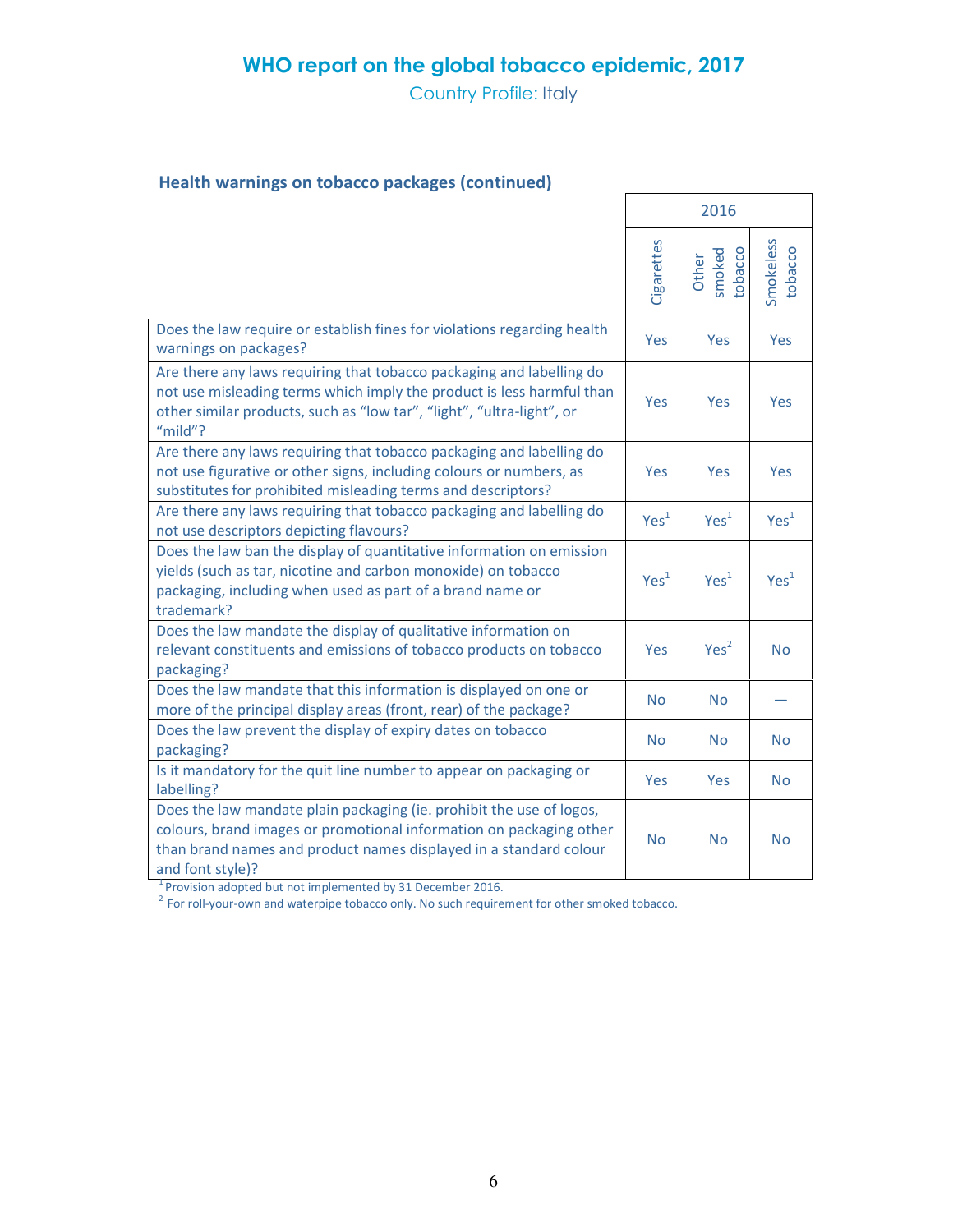Country Profile: Italy

# Anti-tobacco mass media campaigns between 1 July 2014 and 30 June 2016

Where no data are available, the table shows "...". Where data were not required, the table shows "-".

| Was there a national campaign aired during the period?                                                                                                                                                                                            | Yes        |
|---------------------------------------------------------------------------------------------------------------------------------------------------------------------------------------------------------------------------------------------------|------------|
| Was the campaign aired on television and/or radio?                                                                                                                                                                                                | Yes        |
| Before the campaign, was any research about the target audience<br>conducted or used to develop the campaign messages/materials?                                                                                                                  | <b>Yes</b> |
| Were the campaign materials tested with the target audience before the<br>campaign was run?                                                                                                                                                       | <b>No</b>  |
| Did you obtain air time (radio, television) and/or placement (billboards,<br>print advertising, etc) by purchasing or securing them using either your<br>organisation/institution's internal resources or an external media planner<br>or agency? | <b>Yes</b> |
| Did you, or your media planner/agency, use a monitor to confirm that the<br>campaign materials were used as planned/scheduled on television, radio,<br>print, billboards, internet, etc?                                                          | Yes        |
| Did you work with journalists to gain publicity or coverage in the news for<br>the campaign?                                                                                                                                                      | <b>Yes</b> |
| Was an evaluation done to assess the impact of the campaign?                                                                                                                                                                                      | Yes        |
| Was this campaign part of a comprehensive government tobacco control<br>program?                                                                                                                                                                  | Yes        |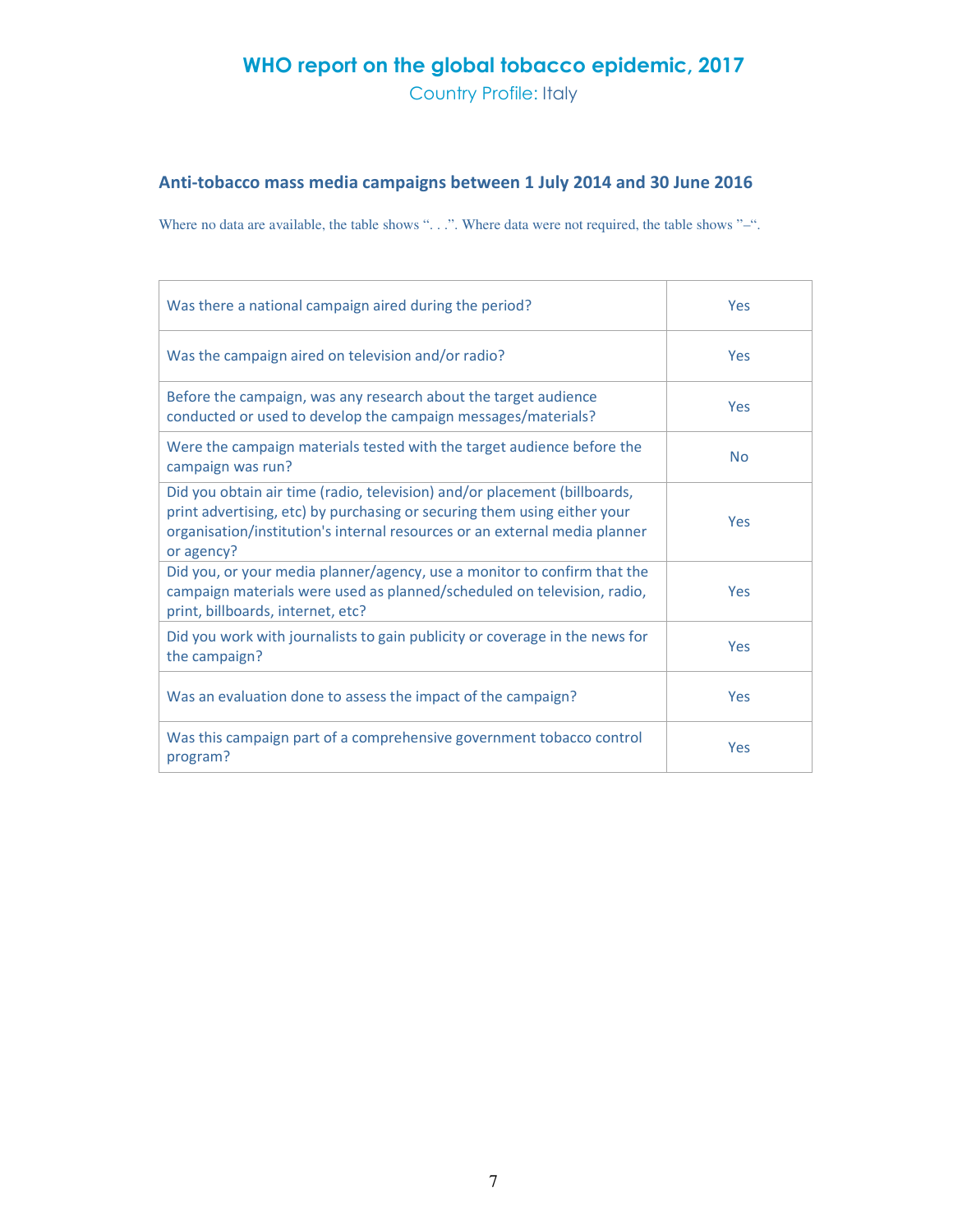Country Profile: Italy

# **S:- Enforce** bans on tobacco advertising,<br>promotion and sponsorship

|                                                                                                                                                                     | 2016             | Compliance<br>2016 § |  |  |
|---------------------------------------------------------------------------------------------------------------------------------------------------------------------|------------------|----------------------|--|--|
| <b>Bans on direct tobacco advertising</b>                                                                                                                           |                  |                      |  |  |
| <b>National TV and radio</b>                                                                                                                                        | Yes              | 10                   |  |  |
| International TV and radio                                                                                                                                          | Yes <sup>1</sup> |                      |  |  |
| Local magazines and newspapers                                                                                                                                      | Yes              | 10                   |  |  |
| International magazines and newspapers                                                                                                                              | <b>No</b>        |                      |  |  |
| <b>Billboards and outdoor advertising</b>                                                                                                                           | Yes              | 10                   |  |  |
| Advertising at point of sale                                                                                                                                        | Yes              | 7                    |  |  |
| Advertising on internet                                                                                                                                             | Yes              |                      |  |  |
| Other direct bans                                                                                                                                                   | <b>No</b>        |                      |  |  |
| Compliance score of direct bans §                                                                                                                                   |                  | 10                   |  |  |
| Law requires fines for violations of direct advertising bans                                                                                                        | Yes              |                      |  |  |
| <b>Bans on tobacco promotion and sponsorship</b>                                                                                                                    |                  |                      |  |  |
| Free distribution                                                                                                                                                   | No               |                      |  |  |
| <b>Promotional discounts</b>                                                                                                                                        | <b>No</b>        |                      |  |  |
| Non-tobacco products identified with tobacco brand names                                                                                                            | <b>No</b>        |                      |  |  |
| Brand name of non-tobacco products used for tobacco product                                                                                                         | <b>No</b>        |                      |  |  |
| Appearance of tobacco brands in TV and/or films (product placement)                                                                                                 | Yes              | 8                    |  |  |
| Appearance of tobacco products in TV and/or films                                                                                                                   | <b>No</b>        | $\equiv$             |  |  |
| Prescribed anti-tobacco advertisements required to be presented before,                                                                                             |                  |                      |  |  |
| during or after the broadcasting or showing of any visual entertainment                                                                                             | <b>No</b>        |                      |  |  |
| media product that depicts tobacco products, use or images                                                                                                          |                  |                      |  |  |
| Sponsorship (contributions and/or publicity of contributions)                                                                                                       | <b>No</b>        |                      |  |  |
| Ban on Corporate Social Responsibility activities (CSR)                                                                                                             | <b>No</b>        |                      |  |  |
| Tobacco companies/the tobacco industry publicizing their CSR<br><b>activities</b>                                                                                   | <b>No</b>        |                      |  |  |
| Entities other than tobacco companies/the tobacco industry<br>publicizing the CSR activities of the tobacco companies                                               | <b>No</b>        |                      |  |  |
| Tobacco companies funding or making contributions (including in-<br>kind contributions) to smoking prevention media campaigns,<br>including those directed at youth | <b>No</b>        |                      |  |  |
| Law explicitly bans tobacco products display at point of sale                                                                                                       | <b>No</b>        |                      |  |  |
| Other indirect bans                                                                                                                                                 | <b>No</b>        |                      |  |  |
| Compliance score of indirect bans §                                                                                                                                 |                  | 10                   |  |  |
| Law requires fines for violations of indirect advertising bans                                                                                                      | No               |                      |  |  |
| Law completely bans tobacco vending machines                                                                                                                        | No               |                      |  |  |
| Law bans internet sales of tobacco products                                                                                                                         | No               |                      |  |  |

§ A score of 0-10, where 0 is low compliance. Scores of 8 and above will be described in the report as high compliance, scores of 5 to 7 as medium compliance and scores below 5 as low compliance.

 $1$ The law does not explicitly address cross-border advertising. However, given that advertising is banned on all TV and radio, it is interpreted that both domestic and international levels are covered by the ban.

## Subnational laws on tobacco advertising, promotion and sponsorship

Subnational jurisdictions have the authority to adopt laws that ban some or all types of tobacco advertising, promotion and sponsorship mentioned above, however no subnational laws have been reported.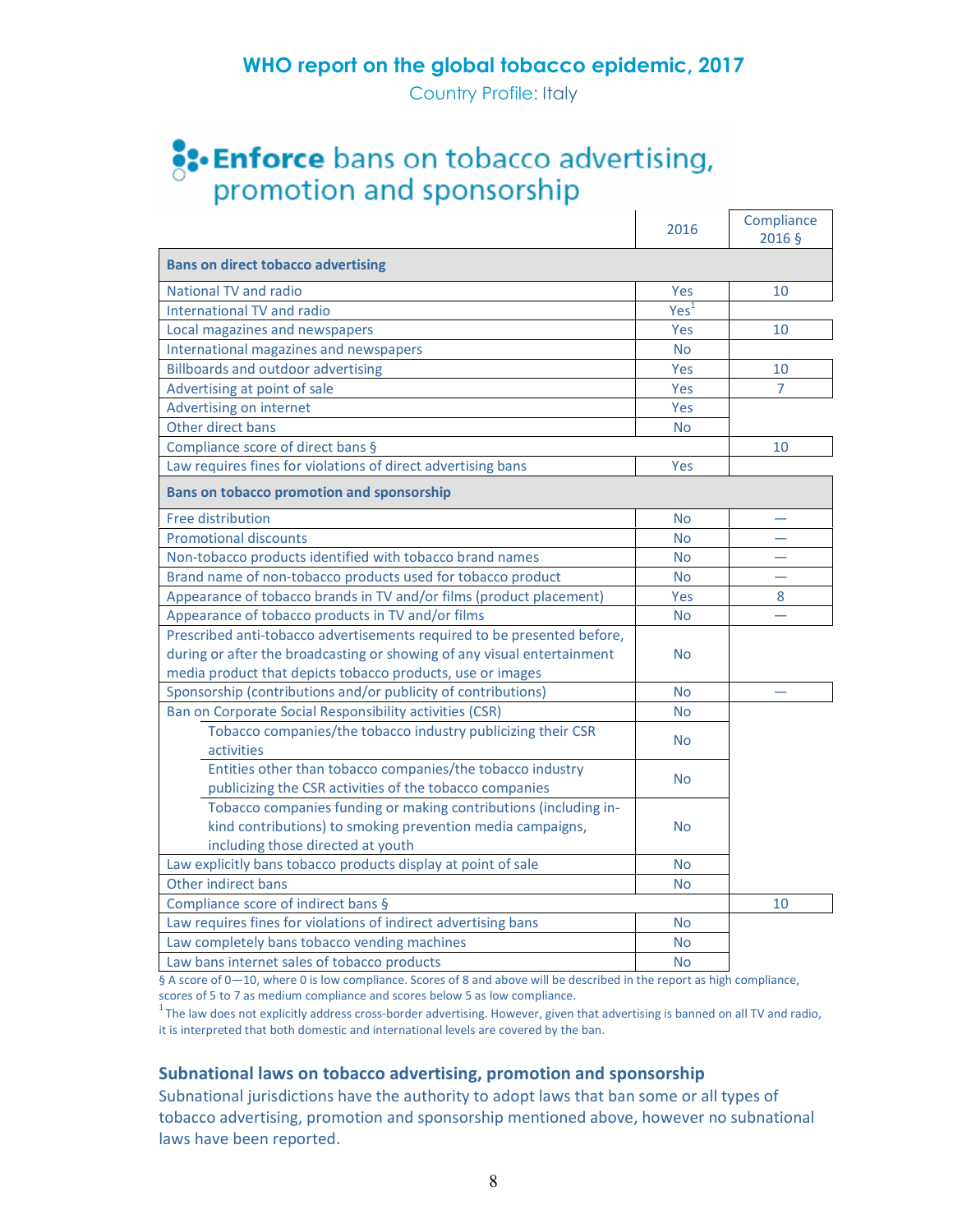Country Profile: Italy



# Tobacco taxation policy and prices as at 31 July 2016

# Price of lowest cost brand of cigarettes (Futura Rossa)

|  |                                                                      | Country-reported |
|--|----------------------------------------------------------------------|------------------|
|  |                                                                      | value for 2016   |
|  | Tax inclusive retail sales price (TIRSP) for a pack of 20 cigarettes | <b>FUR</b>       |
|  |                                                                      |                  |

## Price of premium brand cigarettes (Marlboro)

|  |                                                                      | Country-reported |
|--|----------------------------------------------------------------------|------------------|
|  |                                                                      | value for 2016   |
|  |                                                                      |                  |
|  | Tax inclusive retail sales price (TIRSP) for a pack of 20 cigarettes |                  |

## Taxes on the most sold brand of cigarettes (Marlboro)

|                                                                       | WHO's estimate for<br>2016 |
|-----------------------------------------------------------------------|----------------------------|
| Price of most sold brand of cigarettes (standardized to a pack of 20) |                            |
| In currency reported by country                                       | <b>EUR 5.20</b>            |
| In international dollars (purchasing power parity adjusted)           | 6.96                       |
| In US dollars at official exchange rates                              | 5.78                       |
| Taxes on this brand (% of retail price) $*$                           |                            |
| <b>Total taxes</b>                                                    | 75.9%                      |
| Specific excise                                                       | 6.9%                       |
| Ad valorem excise                                                     | 51.0%                      |
| Value added tax (VAT) or sales tax                                    | 18.0%                      |
| Import duty                                                           | 0.0%                       |
| Other taxes                                                           | 0.0%                       |

Individual categories of tax may not add to total due to rounding.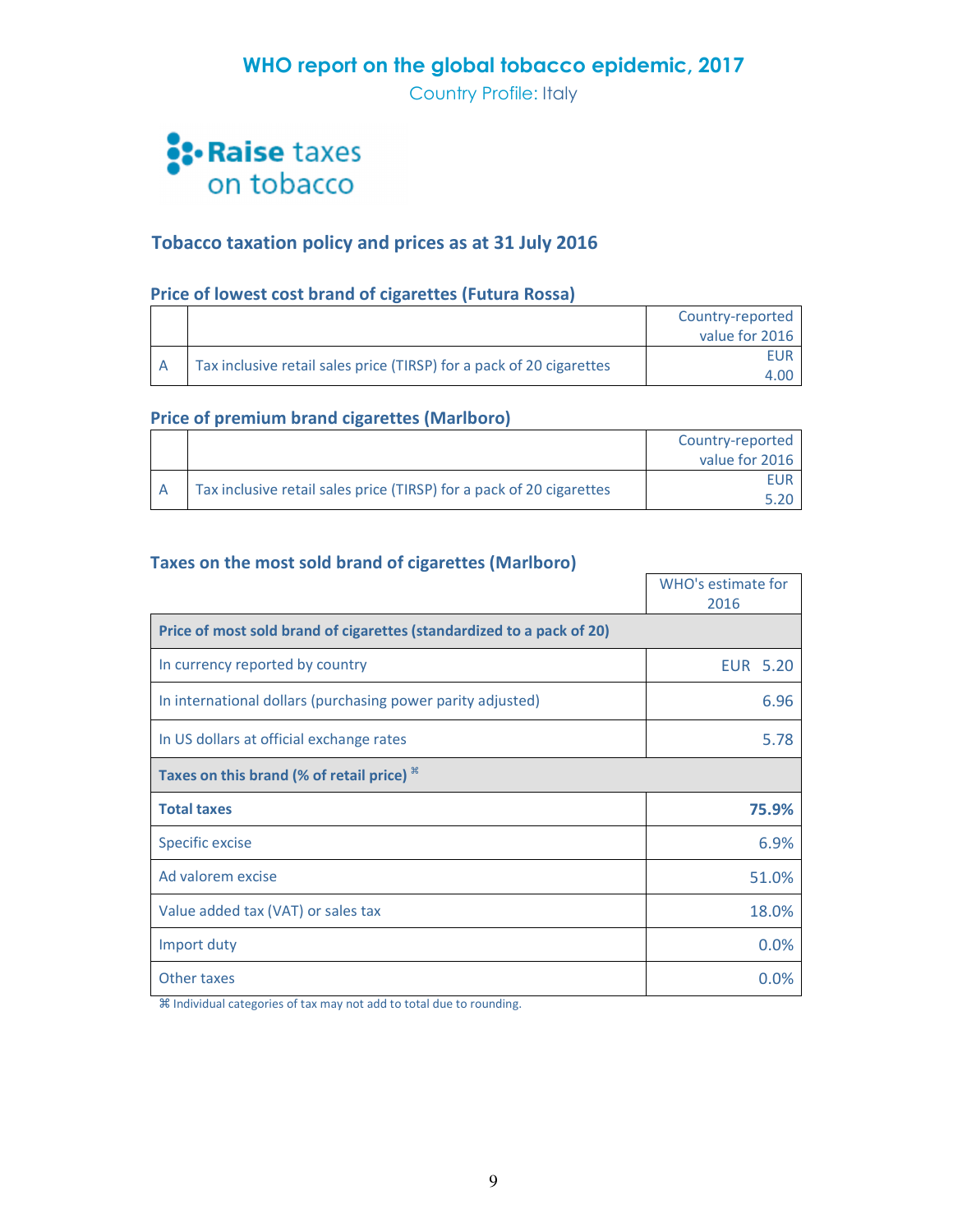Country Profile: Italy

# Taxes on the most sold brand of smoked tobacco product other than cigarettes

|                                                                      | WHO's estimate for<br>2016 |
|----------------------------------------------------------------------|----------------------------|
| Price of most sold brand of Roll Your Own (standardized to 20 grams) |                            |
| In currency reported by country                                      | <b>EUR 3.90</b>            |
| In international dollars (purchasing power parity adjusted)          | 5.22                       |
| In US dollars at official exchange rates                             | 4.33                       |
| Taxes on this brand (% of retail price) $*$                          |                            |
| <b>Total taxes</b>                                                   | 76.5%                      |
| <b>Specific excise</b>                                               | 0.0%                       |
| Ad valorem excise                                                    | 58.5%                      |
| Value added tax (VAT) or sales tax                                   | 18.0%                      |
| Import duty                                                          | 0.0%                       |
| Other taxes                                                          | 0.0%                       |

Individual categories of tax may not add to total due to rounding.

## Taxes on the most sold brand of smokeless tobacco product

|                                                                        | <b>WHO's estimate for</b><br>2016 |
|------------------------------------------------------------------------|-----------------------------------|
| Price of most sold brand of Chewing tobacco (standardized to 20 grams) |                                   |
| In currency reported by country                                        | EUR 2.20                          |
| In international dollars (purchasing power parity adjusted)            | 2.95                              |
| In US dollars at official exchange rates                               | 2.44                              |
| Taxes on this brand (% of retail price) $*$                            |                                   |
| <b>Total taxes</b>                                                     | 42.8%                             |
| Specific excise                                                        | 0.0%                              |
| Ad valorem excise                                                      | 24.8%                             |
| Value added tax (VAT) or sales tax                                     | 18.0%                             |
| Import duty                                                            | 0.0%                              |
| Other taxes                                                            | $0.0\%$                           |

Individual categories of tax may not add to total due to rounding.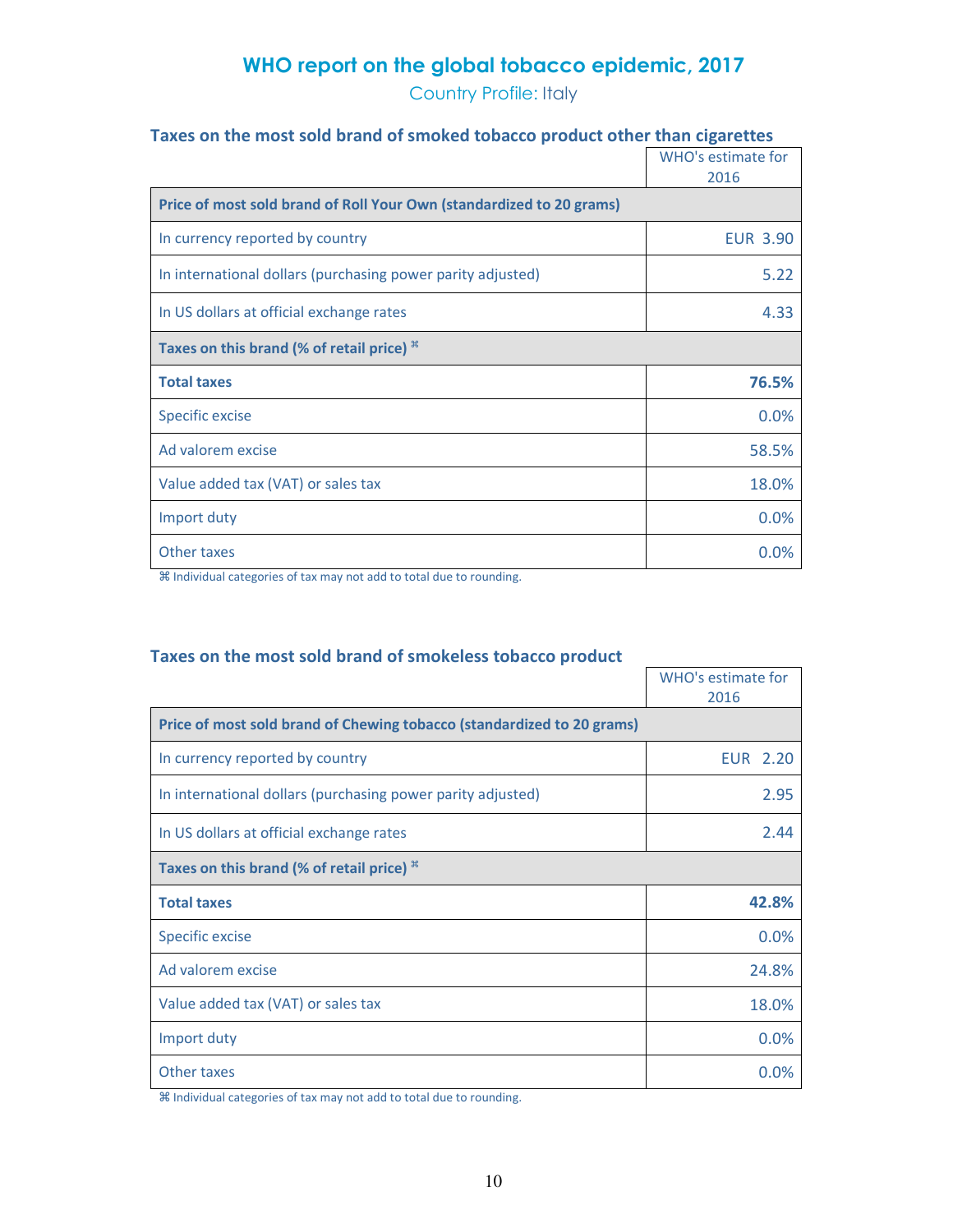Country Profile: Italy

# Annual tax revenues from tobacco products at the national/federal level

|                                                                                       | Most recent data to be      |
|---------------------------------------------------------------------------------------|-----------------------------|
|                                                                                       | reported                    |
| Is tax revenue data for all tobacco products or cigarettes only?                      | <b>All Tobacco Products</b> |
| Year                                                                                  | 2015                        |
| Currency                                                                              | EUR                         |
| Total Excise (specific and ad valorem)                                                | 10 755 970 000.00           |
| Value added tax (VAT) and other sales taxes                                           | 3 310 495 000.00            |
| Import duties and all other taxes (excluding corporate taxes on tobacco<br>companies) |                             |
| <b>Total</b>                                                                          |                             |

# Supplementary tax information

|                                                                                                                              | Most recent data to be |
|------------------------------------------------------------------------------------------------------------------------------|------------------------|
|                                                                                                                              | reported               |
| Type of excise applied                                                                                                       | Mixed excise           |
| Uniform excise tax applied<br>Yes (uniform), No (tiered/varying rates)                                                       | Yes                    |
| Greater reliance on specific tax in mixed excise regime                                                                      | No.                    |
| Minimum specific tax applied in ad valorem or mixed excise regime                                                            | Yes                    |
| Retail price used as base of ad valorem component in ad valorem or mixed<br>excise regime (or retail price exclusive of VAT) | Yes                    |
| Specific tax component automatically adjusted for inflation (or other)                                                       | No                     |
| Price dispersion: share of cheapest brand price in premium brand price<br>(the higher the % the smaller the gap)             | 76.92%                 |
| Tax stamps applied on tobacco products                                                                                       | Yes                    |
| Bans or limits on duty free imports by travellers                                                                            | Limited                |
| If duty free imports are limited, duty free allowance (number of cigarette<br>sticks)                                        | 200                    |

# Affordability

| % of GDP per capita required to purchase 100 packs of the most sold brand<br>of cigarettes (the higher the %, the less affordable) | 1.89% |
|------------------------------------------------------------------------------------------------------------------------------------|-------|
| Cigarettes are less affordable in 2016 compared to 2014                                                                            | Yes.  |
| Cigarettes have become less affordable between 2008 and 2016<br>(trend average)                                                    | Yes   |